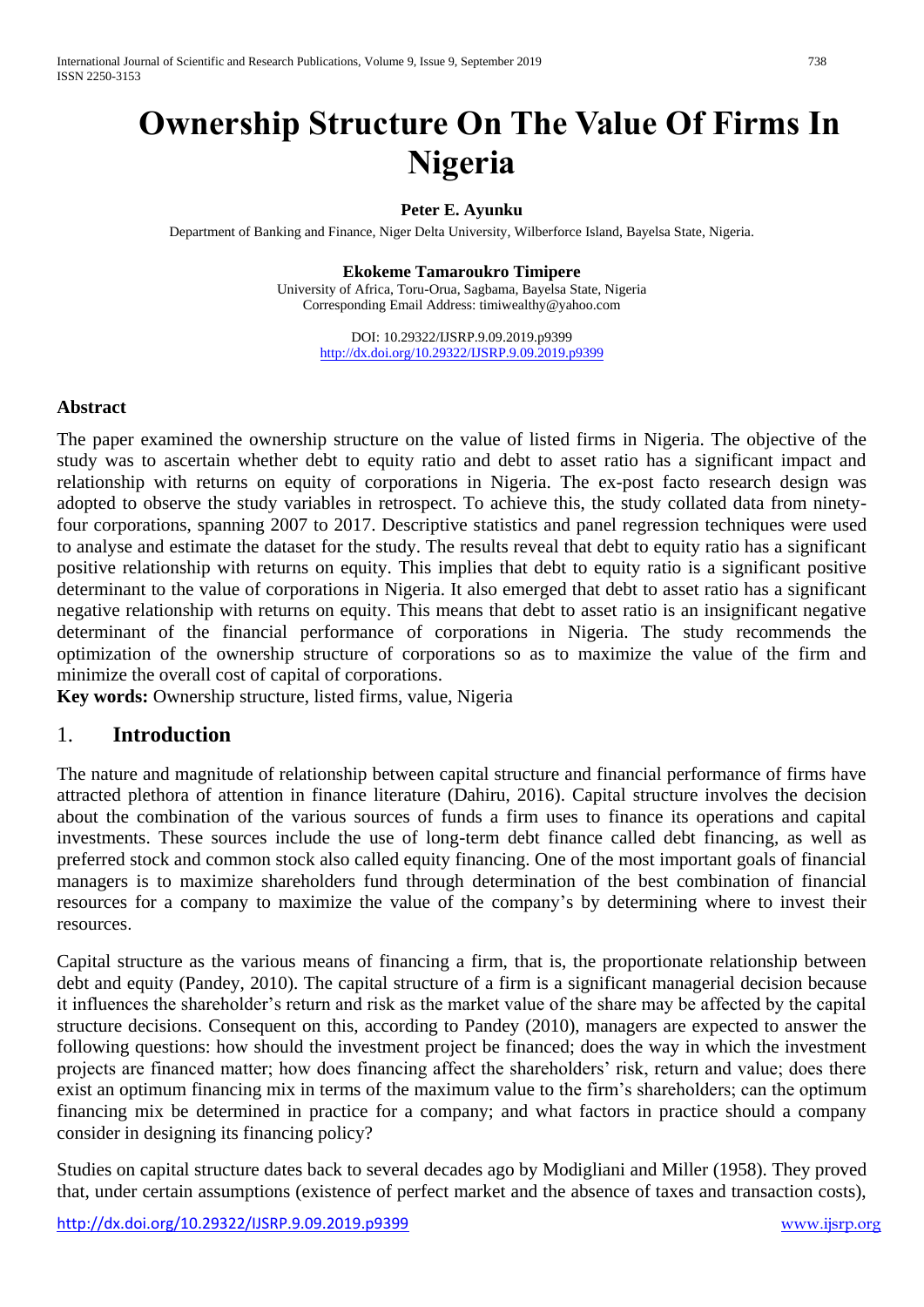costs of capital does not affect capital structure. That is; debt in a firm's capital structure does not affect the firm's value. Later, Modigliani and Miller (1963) modified the irrelevant theory by presenting proof that cost of capital affect capital structure and thus the value of the firm when the assumptions that there are no taxes or transaction cost were removed. They then opined that borrowing give a tax advantage, where the tax deducted from the interest results in tax shields, which in turn reduces the cost of borrowing and maximizes the firm performance (Miller, 1977). This requires the firm to make a trade-off between the cost of debt and the benefits of using debt.

Combinations of equity and debt in firms' capital structures have been identified by scholars to affect current and future financial operations of the firm (Adesina, Nwidobie, & Adesina, 2015). Debt, a tax deductible expense, seems cheap when minimal as the after-tax cost is lower than equity improving earnings per share and dividend per share. Increasing levels of debt in a firm's capital structure increases its after-tax cost, negatively, thus affecting corporate financial performance. Empirical findings on the relationship between the value of a firm the ownership structure of a firm has been inconclusive. For instances, total debt to total assets has a significant negative relationship with the value of a firm (Maina & Ishmail, 2014; Almustapha, 2014). The following study by Rafiu, Taiwo and Dauda (2012) and Idode Adeleke, Ogunlowore, and Ashogbon (2014) found total debt to total assets and financial performance to have a strong positive relationship. Consequently, this gives credence to further examine the relationship between capital structure and the value of firms in Nigeria. This study therefore attempts to contribute to literature in this regard.

## **2. Theoretical Framework**

The study draws theoretical credence from the following theories;

Modigliani and Miller theory of capital structure: this theory was founded in the year 1958 and later refined to include corporate tax in 1963. The theorem states that in perfect market – were there are no taxes, transaction costs and free flow of information; the market value of a company is determined by its earning power and risk of its underlying assets and that its value is independent of the way it finances investments or distribute dividends. This implies that the value of a corporation is determined by real assets and not the securities it issues. Thus the theory holds that capital structure is irrelevant. In 1963, Modigliani and Miller incorporated corporate tax into the original theorem and posit that interest charges on debt are tax deductible and that this tax advantage has an impact on the weighted average cost of capital and that the value of an unlevered firm. The theory further stated that with taxes, the market value of the firm will increase while the cost capital will decrease with leverage.

Traditional theory of capital structure: this theory states that the capital structure is relevant in determining the market value of the firm. The theorem posits that the market value can be increased or the cost capital can be reduced by the proportion of debt capital and equity. The theory holds that cost of capital declines with leverage up to a point where it is at its minimum and then starts to rise.

Net operating income theory of capital structure: this theory holds that capital structure is irrelevant in the determination of the market value of a firm. It holds that the market value is the capitalized value of the net operating income. That is, the cost of capital divided by the net operating income. The theory states that cost of equity and leverage are linearly related. That is, an increase in leverage leads to increase cost of equity. The theory holds that when cost of capital is constant, all other capital structure is optimum.

Pecking order theory: this theory was originated by Myers and Majluf (1984) who demonstrate that a share issue is generally perceived negatively by investors. This is because managers tend to issue shares when they are overpriced. Stated in simple terms, the pecking order theory suggests that in order to avoid the information effects of new share issues, a firm is more likely to issue debt than equity. This prediction is conditional on the managers" belief that their firm's securities are under-priced. The pecking order theory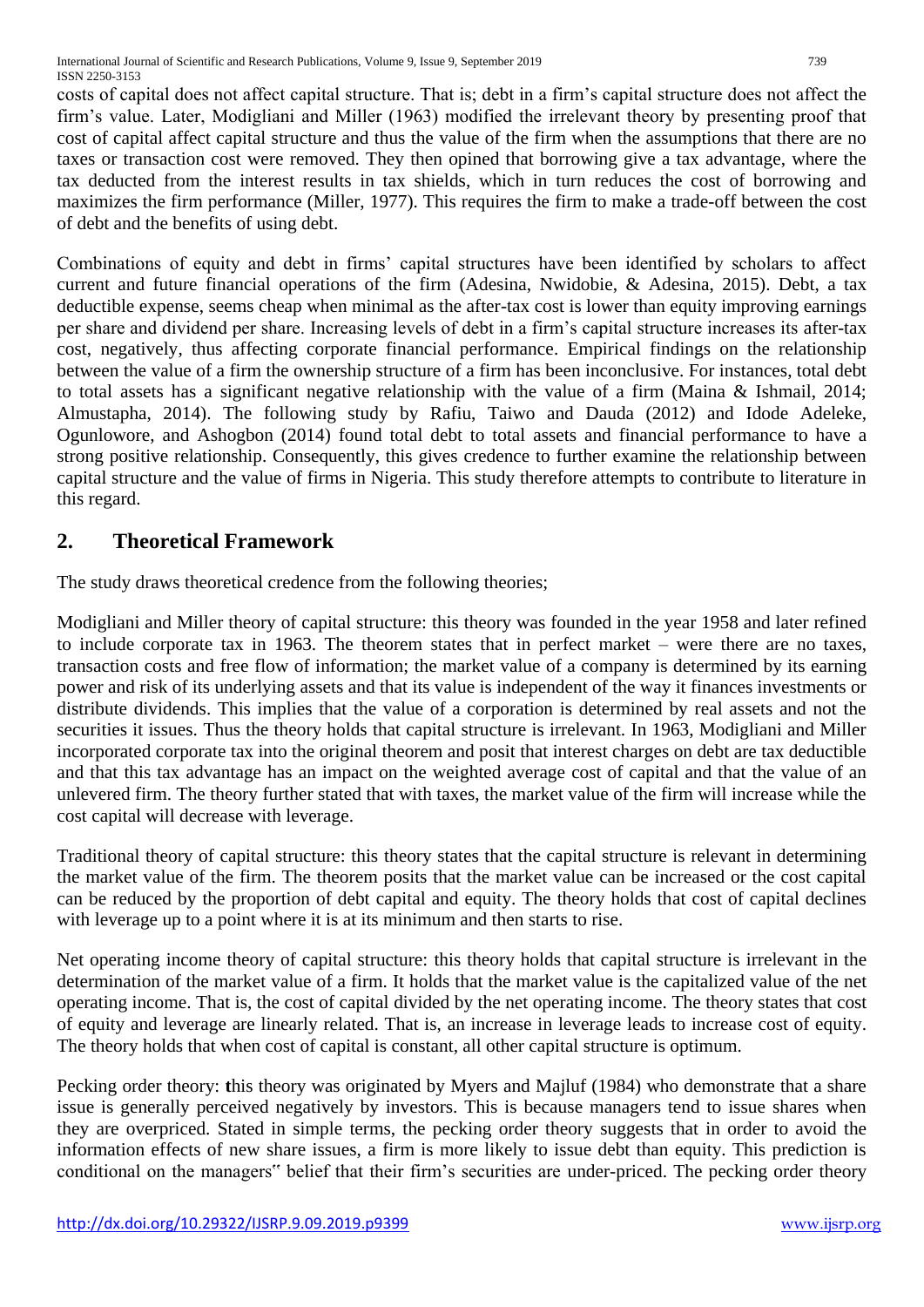implies that managers will follow the path of least resistance, and that they will work down a pecking order by opting to issue the cheapest form of financing.

Market timing theory**:** market timing theory is a recent development and refers to the firms' practice of issuing equity at a high price and repurchasing it at a lower price. The theory is premised on the assumption that managers base their financing decision on conditions on the capital markets. If conditions on the market are unfavourable, managers may consider delaying investments. Such conditions preclude the idea of the existence of a target capital structure. Rather, the corporate capital structure appears as the aggregate of managers' efforts to synchronise with the capital market.

## **3. Review of Empirical Literature**

Dahiru (2016) investigated the impact of capital structure on financial performance of listed manufacturing firms in Nigeria. The study formulated four hypotheses and used generalized least square multiple regression to analyze the secondary data extracted from the annual reports and accounts of the 31 sampled firms for the period 2009 to 2014. The study found that total debt, long-term debt and short-term debt have significant impact on the financial performance of listed manufacturing firms in Nigeria. The study also found that total debt to total equity has no significant effect on the financial performance of the firms.

Adesina et al., (2015) examined the impact of post-consolidation capital structure on the financial performance of Nigeria quoted banks. The study used profit before tax as a dependent variable and two capital structure variables (equity and debt) as independent variables. The sample for the study consists of ten (10) Nigerian banks quoted on the Nigerian Stock exchange (NSE) and period of eight (8) years from 2005 to 2012. Ordinary least square regression analysis shows that capital structure has a significant positive relationship with the financial performance of Nigeria quoted banks.

Antwi, Mills, and Zhao (2012) examined the impact of capital structure on a firm's value. The analysis was implemented on all the 34 companies quoted on the Ghana Stock Exchange (GSE) for 2010. The ordinary least squares method of regression was employed in carrying out this analysis. The result of the study reveals that in an emerging economy like Ghana, equity capital as a component of capital structure is relevant to the value of a firm, and Long-term-debt was also found to be the major determinant of a firm's value.

Lawal (2014) examined the factor that magnifies the value of a firm using data sourced from Nigerian commercial banks between the periods 2007 to 2012. The used OLS technique and White-HAC heteroskedastcity test to infer the relationship between capital structure and the value of a firm in Nigeria. It was observed that debt instrument play significant role in magnifying the value of Nigerian banking firms, while equity role is partially significant. We suggest that bank managers as well as regulators adopt measures that will promote leverage usage so as to maximise the overall value of the firm.

IbrahimKaraye, Nasidi, Amos, & Ibrahim (2015) study focused at examining the determinant of capital structure decision of 11 listed food/beverages and tobacco firms in Nigerian capital market. The study reveals that tangibility, firm growth, profitability has a significant positive effect on determinant of capital structure decision of listed food/beverages and Tobacco firms in Nigeria. The findings further reveals that, firm size is positively correlated and significant to the value of the firm.

Richard (2016) examined the effect of capital structure on performance of public listed companies in DSE Tanzania using a panel data of six companies during the 5 year period, from 2009 to 2013. Panel data for the selected companies were generated and analyzed using fixed effect regression statistical technique to test the relationship between capital structure variables and return on asset and random effect used to test the relationship between capital structure variables and return on equity. The results of the study revealed the mixed results, a negative relationship revealed between debt to equity ratios and return on equity while debt to asset ratios indicated a positive relationship with return on equity. The overall results revealed that capital structure has a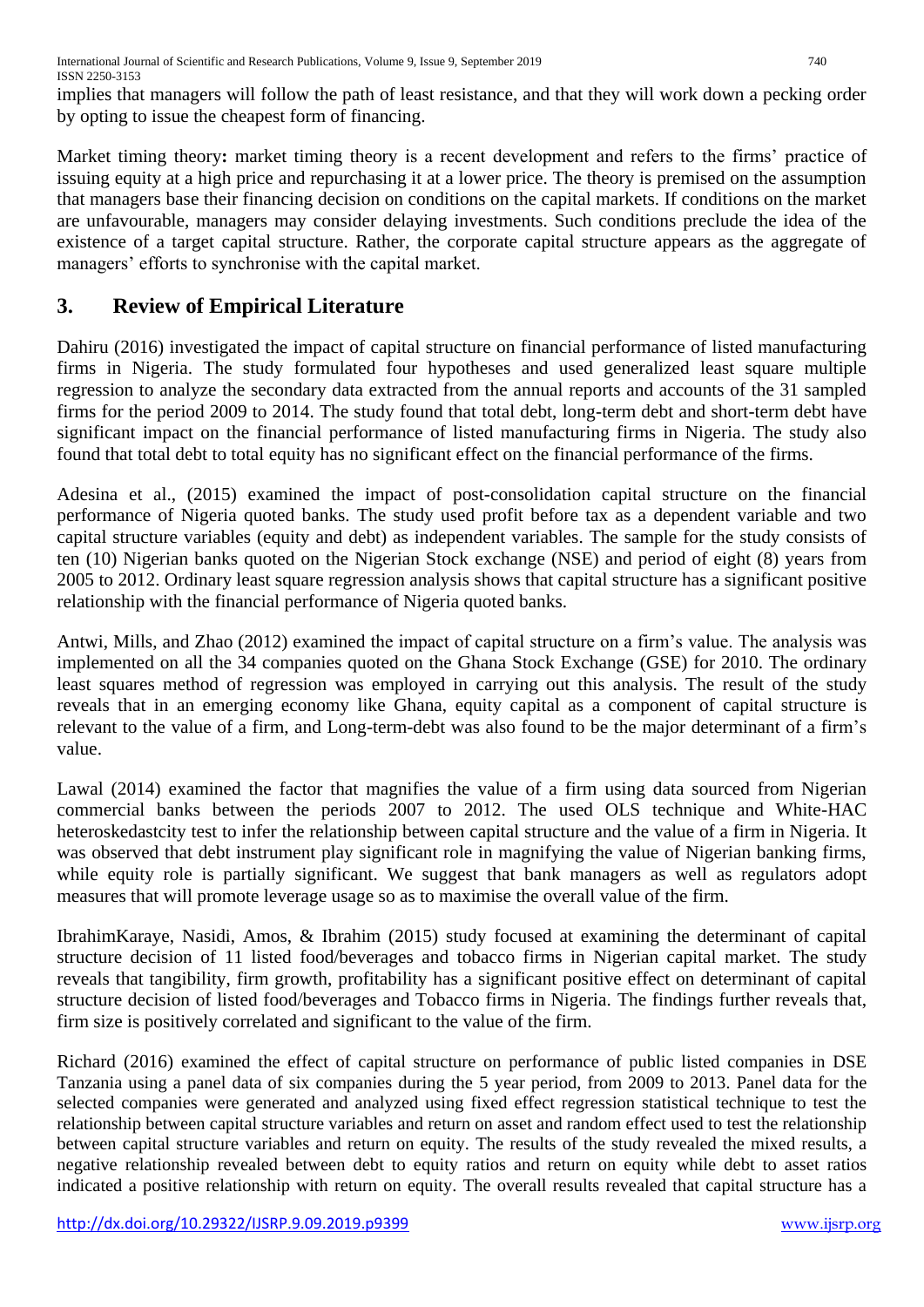positive impact on company profitability while some of capital structure variables with combination of debt to equity indicated a negative relationship with company profit.

Saeed, Gull, and Rasheed (2013), using multiple regression models, studied the impact of capital structure on performance of Pakistani banks. They utilized data of banks listed on Karachi Stock exchange for the period 2007 to 2011. Performance was measured by return on assets, return on equity and earnings per shares and determinants of capital structure include long – term debt to capital ratio, short – term debt to capital ratio and total debt to capital ratio. Their result indicated that there is a positive relationship between determinants of capital structure and performance of the banking industry.

Yinusa, Adelopo, Rodionova, and Samuel (2019) examined the impact of capital structure on firm performance in Nigeria as well as test the possibility of non-monotonic relationship between capital structure and firm performance based on the prediction of the agency cost theory of capital structure when firm use debt financing excessively. The study used dynamic panel model on panel data of 115 listed nonfinancial firms in Nigeria. Specifically, the paper employed the two step generalized method of moments (GMM) estimation method that recognizes the persistence of the dependent variable by including its lag value as an explanatory variable in the regression model. The major findings indicate statistical significant relationship exist between capital structure and firm performance particularly when debt financing is moderately employed. However, the paper found evidence of non-monotonic relationship between capital structure and firm performance when firms in Nigeria employed excessive debt financing which impinged on the performance of firms.

Ogebe, Ogebe, and Alewi (2013) investigated the impact of capital structure on firm performance in Nigeria from 2000 to 2010. The study considered the impact of some key macroeconomic variables (gross domestic product and inflation) on firm performance. The traditional theory of capital structure was employed to determine the significance of leverage and macroeconomic variables on firm's performance. The study makes a comparative analysis of the selected firms which are classified into highly and lowly geared firms setting a leverage threshold of above 10% as being highly geared. Using fixed effect regression estimation model, a relationship was established between performance (proxied by return on investment) and leverage of the firms over a period of ten years. A significant negative relationship is established between leverage and performance.

Aziz and Abbas (2019) attempts to examine the association of different debt financing on firm's performance in 14 sectors of Pakistan. Secondary data was collected from 14 different sectors in Pakistan Stock Exchange, for the time period of 9 years (2006 to 2014). The results of the study indicated that debt financing have negative but also significant impact on firm performance in Pakistan.

Chechet and Olayiwola (2014) examined capital structure and profitability of the Nigerian 70 listed firms for a period of ten (10) years: 2000 - 2009. Panel data for the firms are generated and analyzed using fixedeffects, random-effects and Hausman Chi Square estimations. Two independent variables which served as surrogate for capital structure were used in the study: debt ratio and equity while profitability as the only dependent variable. The results show that debit ratio is negatively related with profitability, but equity was found to have a direct relationship with profitability.

Ukaegbu, Oino, and Dada (2014) examined the relationship between corporate governance and capital structure while the impact of this relationship on value of the firm using the panel data of selected Nigerian large nonbank financial firms was also investigated. A contrasting relationship was observed between capital structure and the firm's performance while Nigerian firm's capital structure was dominated by short term leverage. Leverage was negatively related to return on assets, number of board meetings and the board size while it was positively related to board composition. It was also observed that firm's performance was positively related to leverage, number of board meetings and board size while it was negatively related to board composition.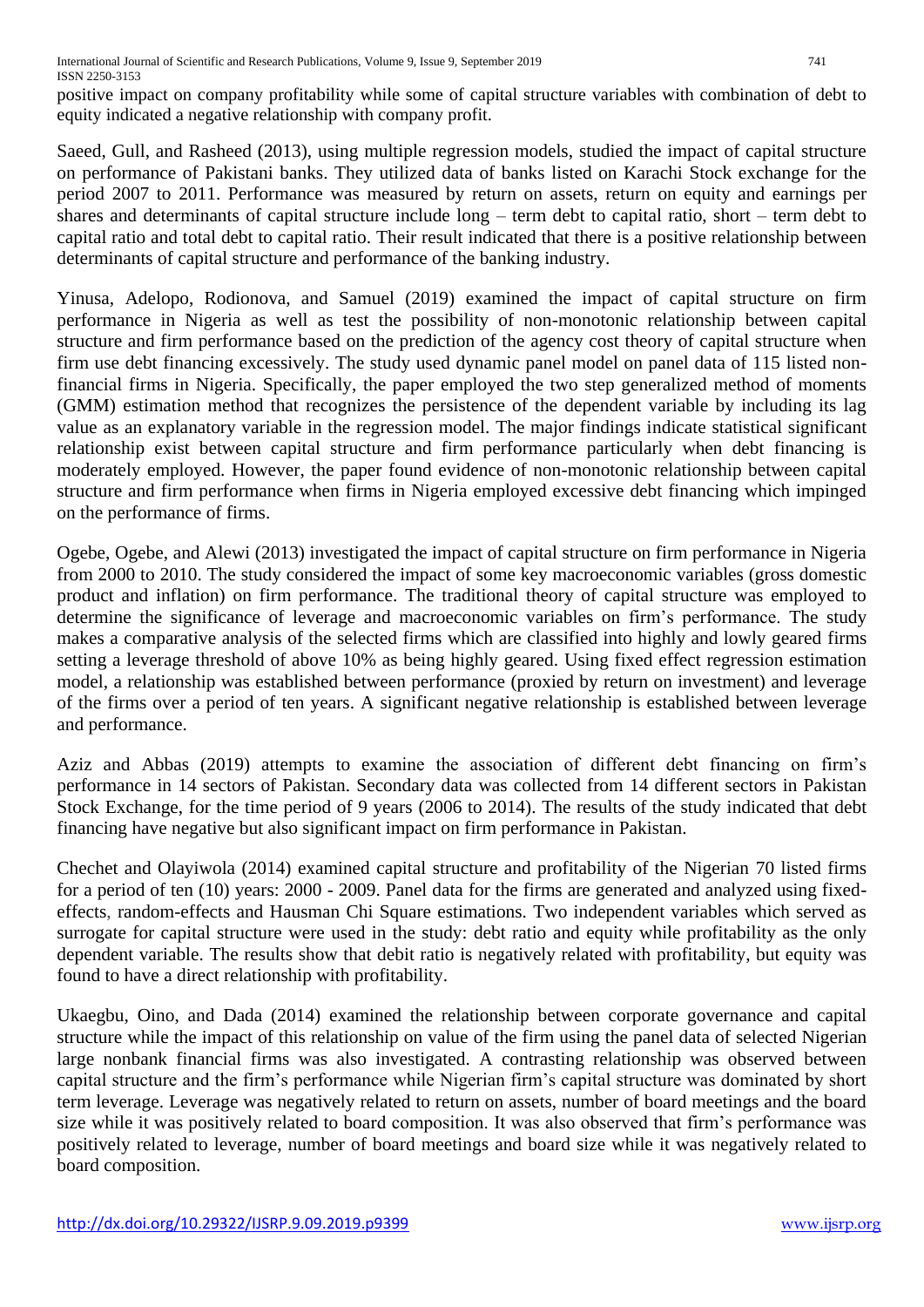Olokoyo (2013) examined the impact of leverage (debt's ratio) on firms' performance. Empirical results based on 2003 to 2007 accounting and marketing data for 101 quoted firms in Nigeria. The study employed panel data analysis by using fixed-effect estimation, random-effect estimation and a pooled regression model. The usual identification tests and Hausman's Chi‐square statistics for testing whether the fixed effects model estimator is an appropriate alternative to the random effects model were also computed for each model. It also emerged that leverage measures have a positive and highly significant relationship with the market performance measure (Tobin's Q). The study further reveals a salient fact that Nigerian firms are either majorly financed by equity capital or a mix of equity capital or short-term financing.

Uremadu and Onyekachi (2018) examined the impact of capital structure on corporate performance in Nigeria with special focus on consumer goods firm sector. The ordinary least square technique was used to analyse the data. The results from the study showed a negative and insignificant impact of capital structure on corporate performance of the consumer goods sector of Nigeria. That long-term debt ratio to total asset had a negative and insignificant impact on returns on assets, while total debt ratio to equity also had a negative and insignificant impact on returns on assets. The study concludes that capital structure is not a major determinant of firm performance.

Iavorskyi (2013) investigated the relationship between the capital structure and firm performance. The main hypothesis is that financial leverage positively affects firm activity through disciplining managers, tax shield and signalling effects. Using the sample of 16.5 thousand Ukrainian firms over 2001-2010. The study found that relationship between the leverage and firm performance is actually negative.

Alalade, Oguntodu, and Adelakun (2015) examined the relationship between firms' capital structure and its strength in improving profitability of firms. The study specifically seeks to investigate the effect of gearing on ROA, ROE and ROCE on selected food product companies in Nigeria between the periods 2009 to 2013. The findings revealed that gearing has no significant effect on ROA, ROE and ROCE.

Cyril (2016) investigated the effect of Nigerian banks' capital structure on the performance of firms quoted on the floor of the Nigerian stock exchange from 2011 to 2015. Four dependent variables such as return on assets, ratio (ROA), return on equity ratio (ROE), assets turnover ratio (AT) and earnings per share whereas the independent variable is financial leverage. Descriptive statistics and the pooled ordinary least square (POLS) regression analytical method were used for data analysis. The study finds that capital structure has effect on both return on assets and asset turnover of the conglomerates but no effect on return on equity and earnings per share of the firms.

Leon (2013) empirically investigated the relationship between capital structure and the financial performance of listed manufacturing firms in Sri Lanka from 2008 to 2012. Financial performance was measured in terms of accounting profitability by return on equity (ROE) and return on assets (ROA). 30 listed manufacturing firms were selected as sample. The data were analyzed and hypotheses were tested through correlation and regression analysis. The findings revealed that, there was a significant negative relationship between leverage and return on equity. It also emerged that there was no significance relationship between leverage and return on assets.

Akeem, Edwin, Kiyanjui, and Kayode (2014) examined the effect of capital structure on firm's performance of manufacturing companies in Nigeria from 2003 to 2012. Descriptive and regression research technique was employed to consider the impact of some key variables such as returns on asset, returns on equity total debt to total asset total debt to equity ratio on firm performance. Secondary data was employed using data derived from ten (10) manufacturing companies. Findings reveal that capital structure measures (total debt and debt to equity ratio) are negatively related to firm performance.

Abubakar and Olowe (2019) examined the impact of ownership structure on financial performance of 10 selected quoted firms in Nigeria spanning 2012 to 2018. The data was estimated using multiple regressions. The study reveals that short term debt, long term debt and debt equity showed a positive significant impact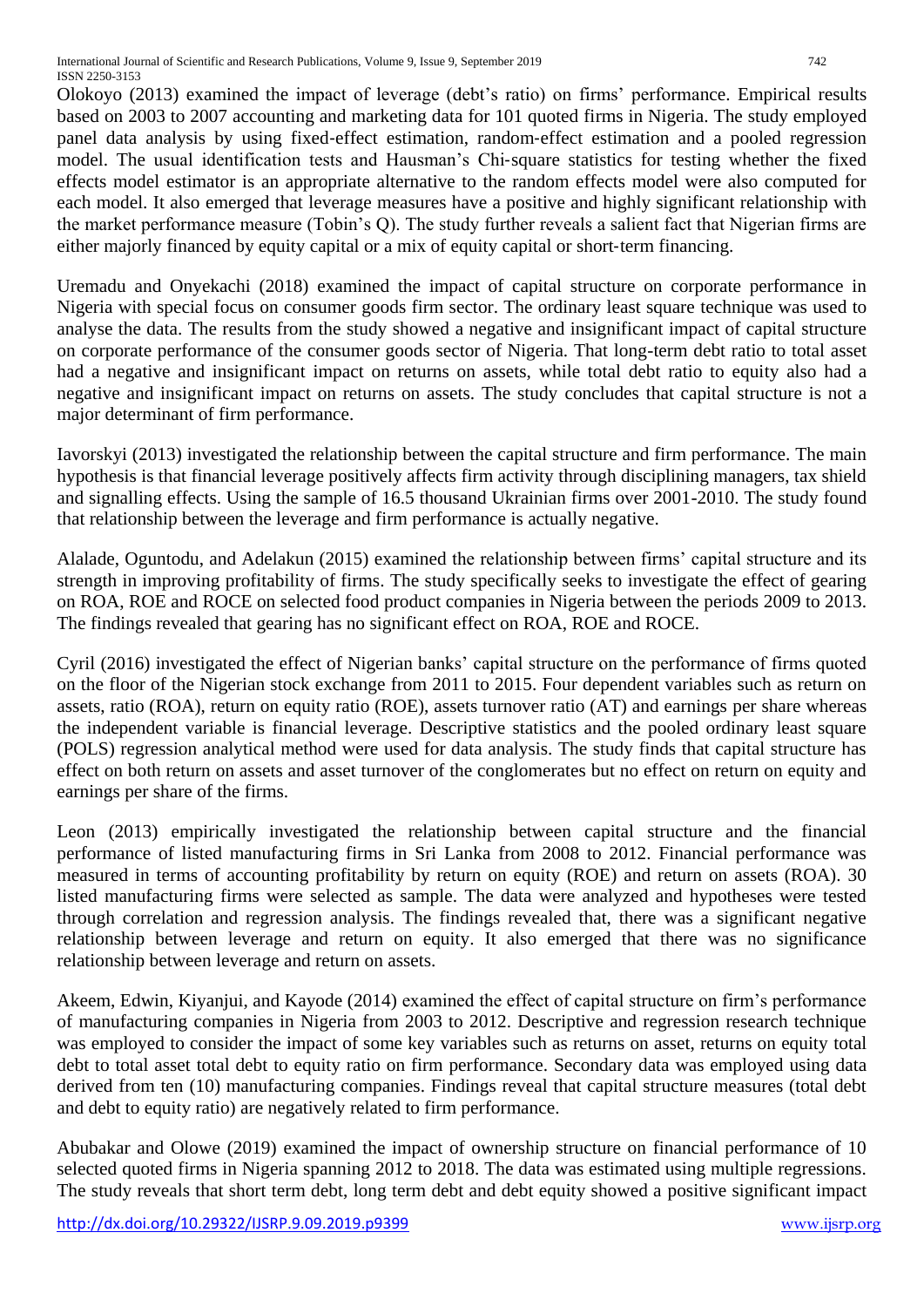on performance of the sampled firms in Nigeria. The study concludes that short term, long term debt and debt equity influences performance of firms in Nigeria.

Dada and Ghazali (2016) investigated the capital structure and firm performance of 100 non-financial firms of listed Nigerian companies in the Nigerian Stock Exchange for a period of 2010 to 2014. Data was collated from the financial reports of firms and estimated following panel regression technique. Tobin's Q and returns on asset are used as measures of firm performance. Results show that assets turnover and, tangible have a positive and significant relationship with Tobin's Q. Also, risk maintains negative and significant relations with Tobin's. Moreover, the age of a firm has negative and significant with return on asset and sales growth maintains positive and significant with returns on asset.

Hossain, Khan and Khalid (2019) empirically examined the relationship between capital structure and IT firm's financial performance in Dhaka stock market, the national exchange of Bangladesh spanning 2013 to 2017. The data was estimated using the panel regression procedure. Findings indicate that capital structure has positive and significant impact on return on asset. Debt and equity ratio exerted uniform impact on the return on asset. The study also found that ownership structure exerted an insignificant impact on return on equity and earning per share.

Salawu, Lawal, Adetunji and Inua (2018) examined the capital structure on the value of 29 listed insurance firms in Nigeria between 2006 and 2014. Historical data was extracted from the Nigerian Stock Exchange factbook and the audited annual report of the selected insurance companies. The data was estimated using panel regression technique. The study found high debt to equity leads to poor performance of the insurance company in Nigeria. The study concludes that to improve the level of financial performance, the debt components of the capital structure should be reduced.

Chechet, Garba and Odudu (2013) examined the determinants of capital structure in Nigerian chemical and paint corporations listed in Nigeria spanning 2005 to 2009. Historical data was extracted from the Nigerian Stock Exchange (NSE) factbook. The data was estimated using the ordinary least square technique. The study reveals tangibility and profitability have significant impact on leverage, while size, growth and age have insignificant impact on leverage. It also shows that tangibility and profitably is negative in Nigerian chemical and paints sector. The effect of tangibility on capital structure suggests a negative relationship between tangibility in the Nigerian chemical plant sector.

Nwude and Anyalechi (2018) evaluated the influence of financing mix on the performance of commercial banks, and the causal link between debt-equity ratio. Data collated were analysed using correlation analysis, pooled OLS regression analysis, fixed effect panel analysis, random effect panel analysis, granger causality analysis, as well as post estimation test such as restricted f-test of heterogeneity and Hausman test. The findings show that debt finance exerted negative and significant impact on return on asset; the debt-equity ratio has positive and significant influence on return on equity. There was neither unidirectional nor bidirectional relationship between capital structure and performance of commercial banks in Nigeria.

Ekwueme and Atu (2018) examined the capital structure and firm's performance in Nigeria 22 quoted insurance companies spanning 2002 to 2016. The time series data was obtained from annual report and account for the period. The correlation estimates indicate that there is a weak relationship between return on equity and the capital structure of insurance companies in Nigeria. This is the case for return on assets or equity. Also, the firm's capital structure is significant in determining changes in the firms return on equity value.

Oladele, Omotosho and Adeniyi (2017) investigated the effect of capital structure on the performance of Nigerian listed manufacturing firms spanning 2004 to 2013. This is to determine the overall impact of capital structure on corporate performance of Nigerian quoted firms by establishing the relationship that exists between the capital structure choices of firms in Nigeria and their return on assets, return on equity, sales growth and earnings per share (as proxies to measure corporate performance). Secondary data obtained from the Nigerian stock exchange fact book were utilized. Multiple regression were used as a tool of data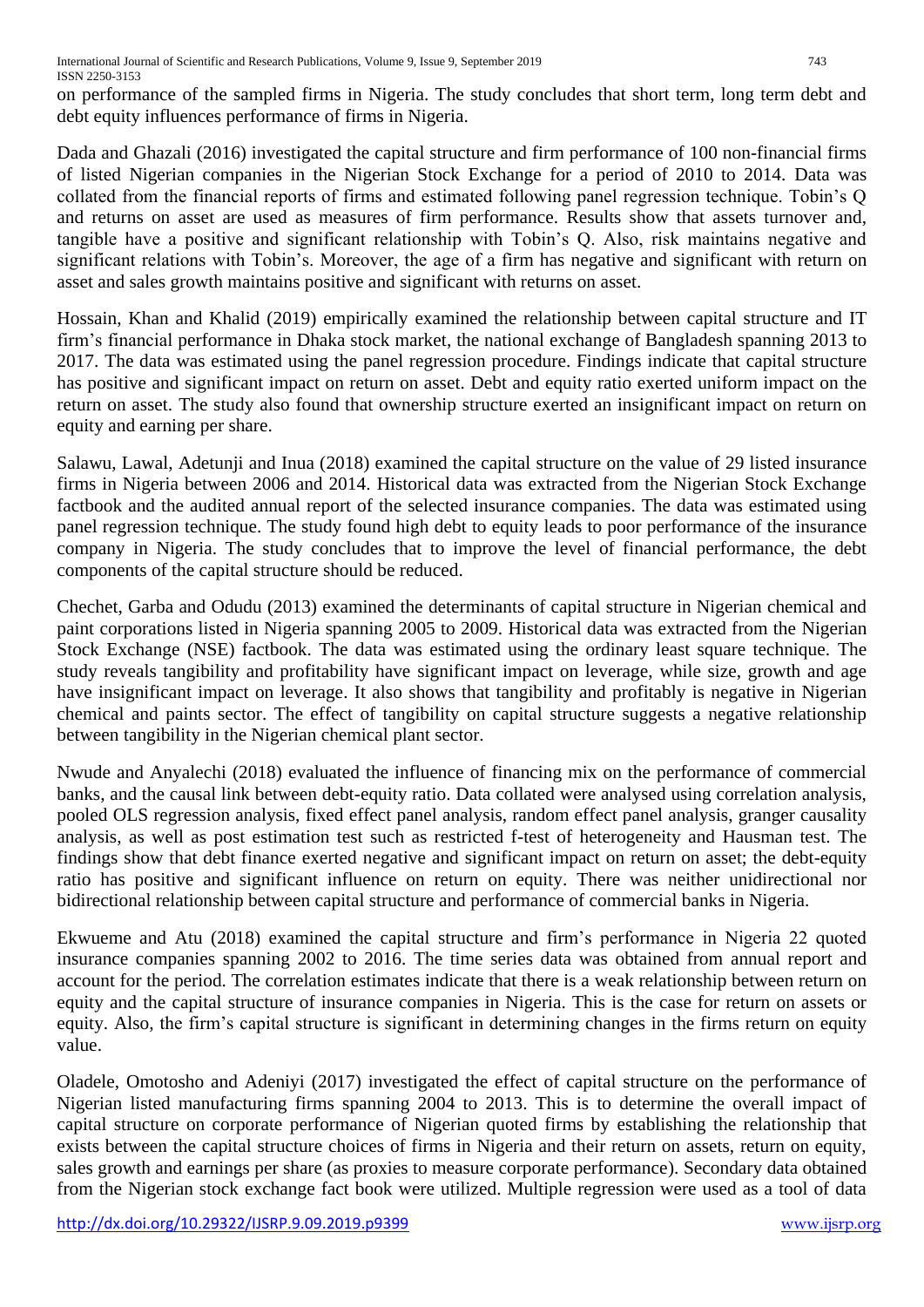analysis and result of the findings revealed that, capital structure has no significant effect on return on equity but has significant effect on return on assets, earnings per share and sales growth of listed manufacturing firms in Nigeria.

Olajide, Funmi and Olayemi (2017) examined the relationship between capital structure and firm performance Sub Saharan Africa. The Generalized Method of Moments (GMM) for its analysis. Secondary data was collated from using data from Nigerian Stock Exchange fact book from 1996 to 2014. The data was estimated using the Generalized Method of Moments (GMM). The results indicate return on assets, returns on equity, earnings per share and Tobin's Q show that these explanatory variables has a negative significant relationship debt ratio, the measure of capital structure in Sub Sahara Africa.

Muritala (2012) examined the optimum level of capital structure through which a firm can increase its financial performance using annual data of ten firms spanning a 5 years. The results from the panel regression results provide evidence of a negative and significant relationship between asset tangibility and return on asset as a measure of performance in the model.

Mehmood, Hunjra and Chani (2019) examined the impact of corporate diversification and financial structure on the firms' financial performance. Data was collated from 520 manufacturing firms from Pakistan, India, Sri Lanka, and Bangladesh. Panel data of 14 years from 2004–2017 estimated. The study found that product diversification and geographic diversification significantly affected the firms' financial performance. We further found that dividend policy and capital structure had a significant impact on the firm's financial performance.

Uwuigbe and Olusanmi (2012) examined the relationship between ownership structure and the financial performance of listed firms in the financial sector of the Nigerian economy. To achieve the objective of this study, a total of 31 selected listed firms in the Nigerian stock exchange market were used. Also, the corporate annual reports for the period 2006-2010 were analysed. The study that institutional ownership has a significant positive impact on the performance of the selected listed firms in Nigeria. In addition, the study also revealed that that there is a significant positive relationship between foreign ownership and the firm performance in Nigeria.

Gugong, Arugu and Dandago (2014) examined the impact of ownership structure on the financial performance of 17 listed insurance firms in Nigeria. The study uses panel data for seventeen firms for the period 2001 – 2010. Findings indicate that there is a positive significant relationship between ownership structure and firm's performance as measured by return on asset and equity.

# **4. Methodology**

## **4.1 Research Design**

The study adopted the Ex-post facto research design to explain the impact of the explanatory variables on the dependent variable in retrospect.

## **4.2 Source and Type of Data**

Historical data was collated from surveying published annual financial reports of corporations. The numeric values collated were time series and cross sectional data.

## **4.3 Sample of the Study**

The sample size of the study is 94 firms that cut across industries in the Nigerian Stock Exchange (NSE). The time scope of the study is a 10-year period, 2007 to 2017.

## **4.4 Methods of Data Analysis**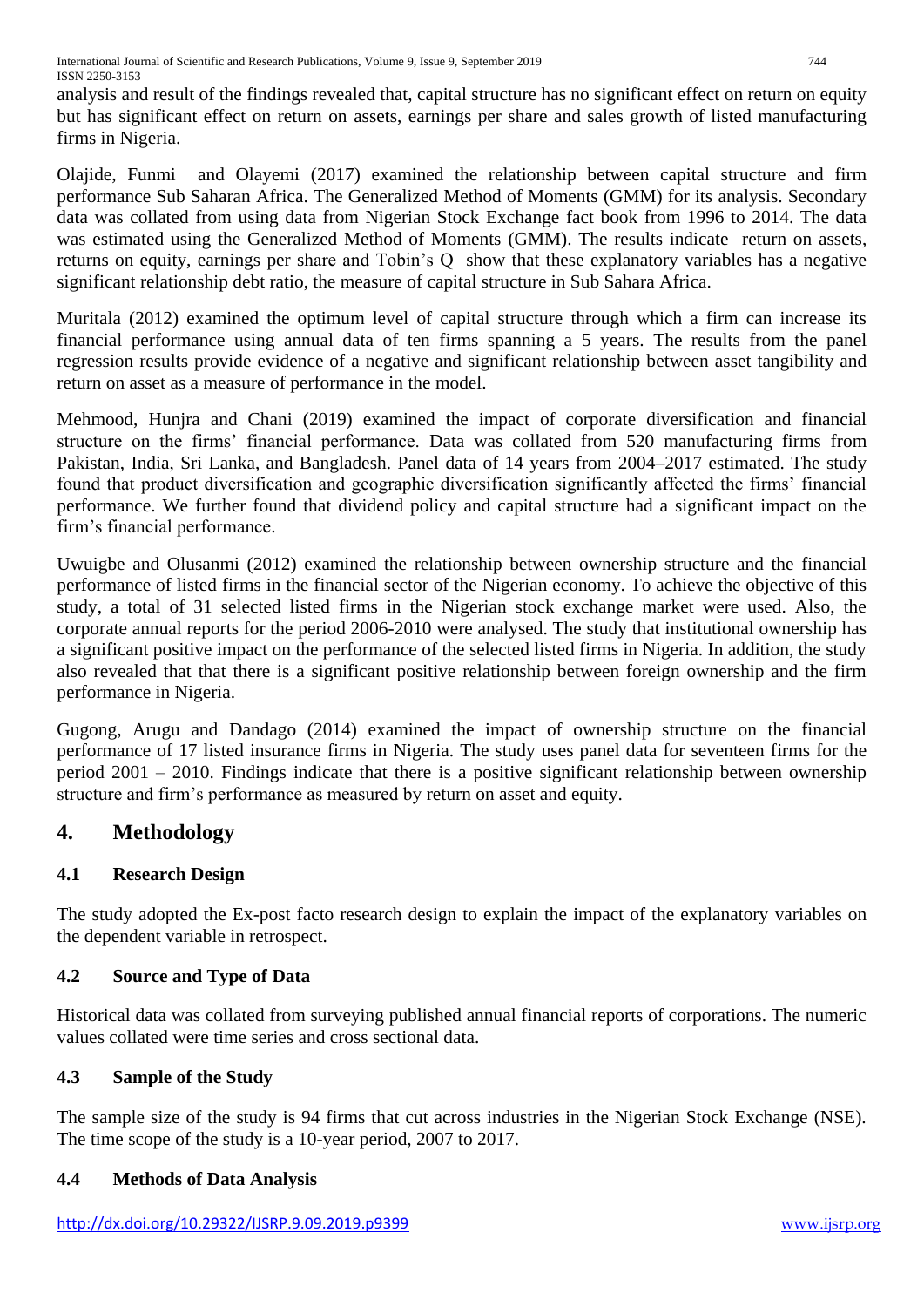The panel regression technique was adopted to determine the impact of ownership structure on the financial value of the firm. This technique was used due to the combination of time series and the cross section data. Furthermore, the Hausman specification was used to determine the appropriateness of the fixed effect model or the random effect model estimates.

#### **4.5 Model Specification**

The study adopted the model built by Antwi et al.,  $(2012)$ , which is expressed as; firm value = f(equity, debt). This model is slightly modified to capture the equity to debit ratio, the size of the corporation and the returns on equity as a proxy for the value of the firm. The modified model is expressed as follows;

 $ROE = f(DER, DTAR)$ 

This is expressed econometrically as;

 $ROE_{it} = a + b_I DER_{it} + b_2DTAR_{it} + u_{it}$ 

Where;

|              | $ROE =$ Returns on equity. Dependent variable            |
|--------------|----------------------------------------------------------|
|              | $EDR = Debt$ to equity ratio. Independent variable       |
|              | $DTAR =$ Debt to total asset ratio. Independent variable |
|              | $a =$ intercept                                          |
|              | $b_1 \& b_2 =$ Coefficients of the explanatory variables |
| u<br>$=$ $-$ | error term                                               |
| $\mathbf{i}$ | $=$ number of subjects                                   |
|              |                                                          |

 $t =$  number of observations

# **5. Data Analysis and Results**

#### **Table 5.1: Descriptive Statistics**

|                 | <b>ROE</b>  | <b>DER</b> | <b>DTAR</b> |
|-----------------|-------------|------------|-------------|
| Mean            | 4.32184     | 62.27233   | 16.78869    |
| Median          | 5.630000    | 61.69500   | 16.44000    |
| Maximum         | 196.8000    | 202.9900   | 22.45000    |
| Minimum         | $-696.4300$ | 8.300000   | 11.43000    |
| Std. Dev.       | 39.19145    | 23.93568   | 2.127748    |
| <b>Skewness</b> | $-11.54350$ | 0.755034   | 0.469988    |
| Kurtosis        | 203.2869    | 5.892239   | 2.958490    |
| Jarque-Bera     | 1730921.    | 453.3146   | 37.69807    |
| Probability     | 0.000000    | 0.000000   | 0.000000    |
| Sum             | 4416.930    | 63642.32   | 17158.04    |
| Sum Sq. Dev.    | 1568225.    | 584947.8   | 4622.385    |
| Observations    | 1022        | 1022       | 1022        |

The descriptive statistics indicate that all the observations are equal. The mean values for the variables are – ROE (4.32184), DER (62.27233) and DTAR (16.78869). The Jarque-Bera statistics predict that the variables are not normally distributed. This means that the corporations are distinct and have different corporate profile. The standard deviation figures indicate that ROE is dispersed above the mean and median values respectively, whereas, DER and DTAR are dispersed below and around the centre of the mean and the median values.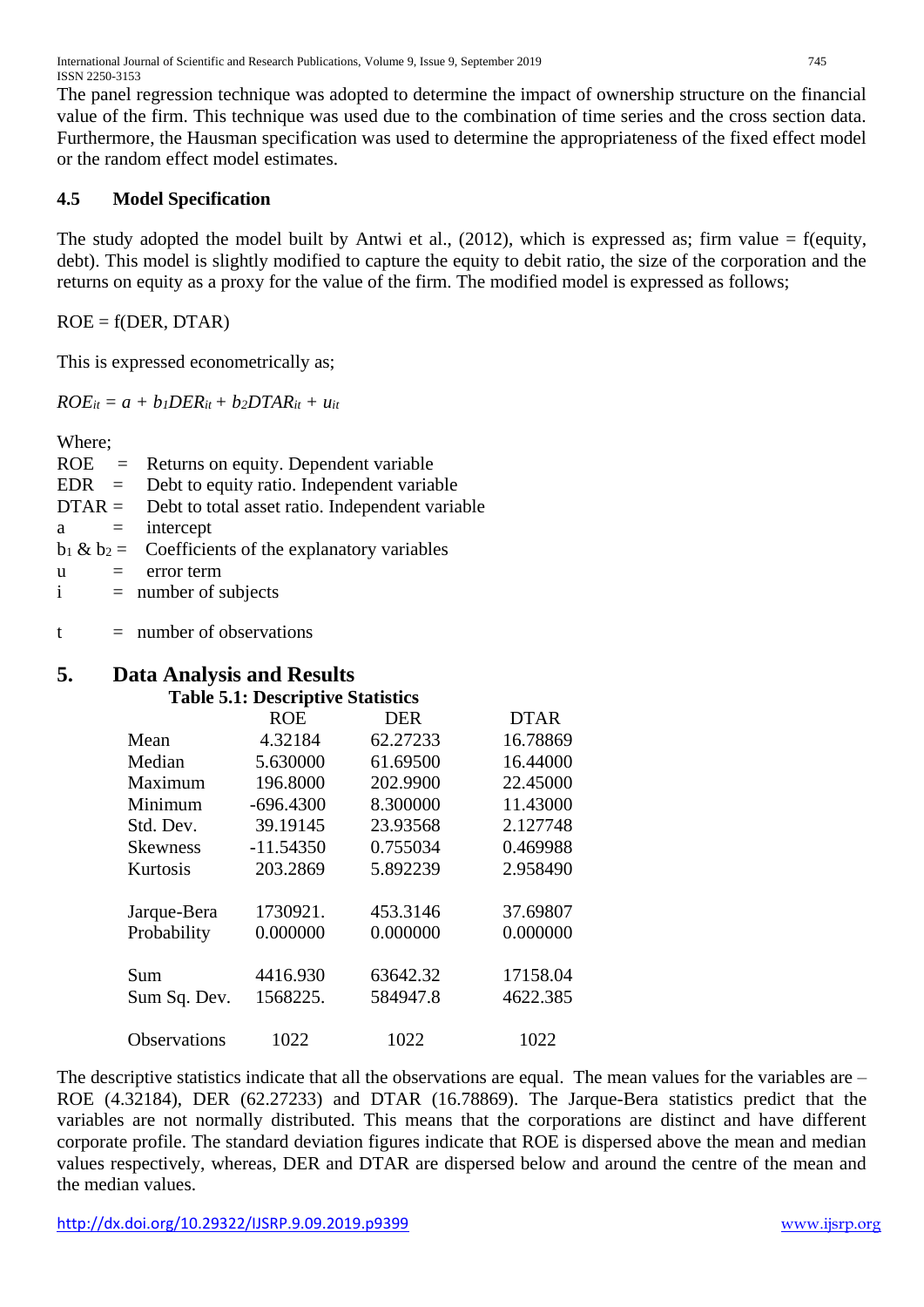**Table 5.2: Hausman Specification Test Results** Correlated Random Effects - Hausman Test Test cross-section random effects

| <b>Test Summary</b>  | Chi-Sq. StatisticChi-Sq. d.f. | Prob.    |
|----------------------|-------------------------------|----------|
| Cross-section random | 12.825230                     | 2 0.0016 |

Cross-section random effects test comparisons:

| Variable    | Fixed       | Random      | Var(Diff.) | Prob.  |
|-------------|-------------|-------------|------------|--------|
| DER         | $-0.678596$ | $-0.587628$ | 0.001444   | 0.0167 |
| <b>DTAR</b> | -2.347452   | 3.974635    | 4.728166   | 0.0036 |

The Hausman specification test results indicate that the fixed effect estimates are more appropriate in explaining the impact of capital structure on the value of the firms sampled in this study. This is the case because the chi-square probability value is less than the 5% significance level.

**Table 5.3: The Fixed Effect Estimates** Dependent Variable: ROE Method: Panel Least Squares Date: 06/17/32 Time: 23:35 Sample: 2007 2017 Periods included: 11 Cross-sections included: 94 Total panel (unbalanced) observations: 1022

| Variable                                                                                                                                | Coefficient                                                                       | Std. Error t-Statistic                                                                                                               | Prob.                                                                |
|-----------------------------------------------------------------------------------------------------------------------------------------|-----------------------------------------------------------------------------------|--------------------------------------------------------------------------------------------------------------------------------------|----------------------------------------------------------------------|
| <b>DER</b><br><b>DTAR</b><br>C                                                                                                          | 0.678596<br>$-2.347452$<br>85.99021                                               | 0.069790<br>9.723462<br>2.338122 -1.003990<br>39.48042 2.178047                                                                      | 0.0000<br>0.3156<br>0.0297                                           |
| R-squared<br><b>Adjusted R-squared</b><br>S.E. of regression<br>Sum squared resid<br>Log likelihood<br>F-statistic<br>Prob(F-statistic) | 0.434466<br>0.366188<br>33.57252<br>1043707.<br>-4990.758<br>4.898565<br>0.000000 | Mean dependent var<br>S.D. dependent var<br>Akaike info criterion<br>Schwarz criterion<br>Hannan-Quinn criter.<br>Durbin-Watson stat | 4.321849<br>39.19145<br>9.954517<br>10.41756<br>10.13032<br>1.889636 |

The fixed effect estimates indicate that that the adjusted coefficient of determination explained changes in the dependent variable by 0.366188. This means that the explanatory variables of debt to equity ratio and debt to asset ratio caused a 37% variation in the dependent variable. This implies that the model is a good fit. Similarly, the f-statistics validate the goodness of fit of the model since the overall model is statistically significant, as indicated by the f-statistic of 4.898565 with a probability value that is statistical zero. The Durbin-Watson statistics indicate the absence of first order serial autocorrelation.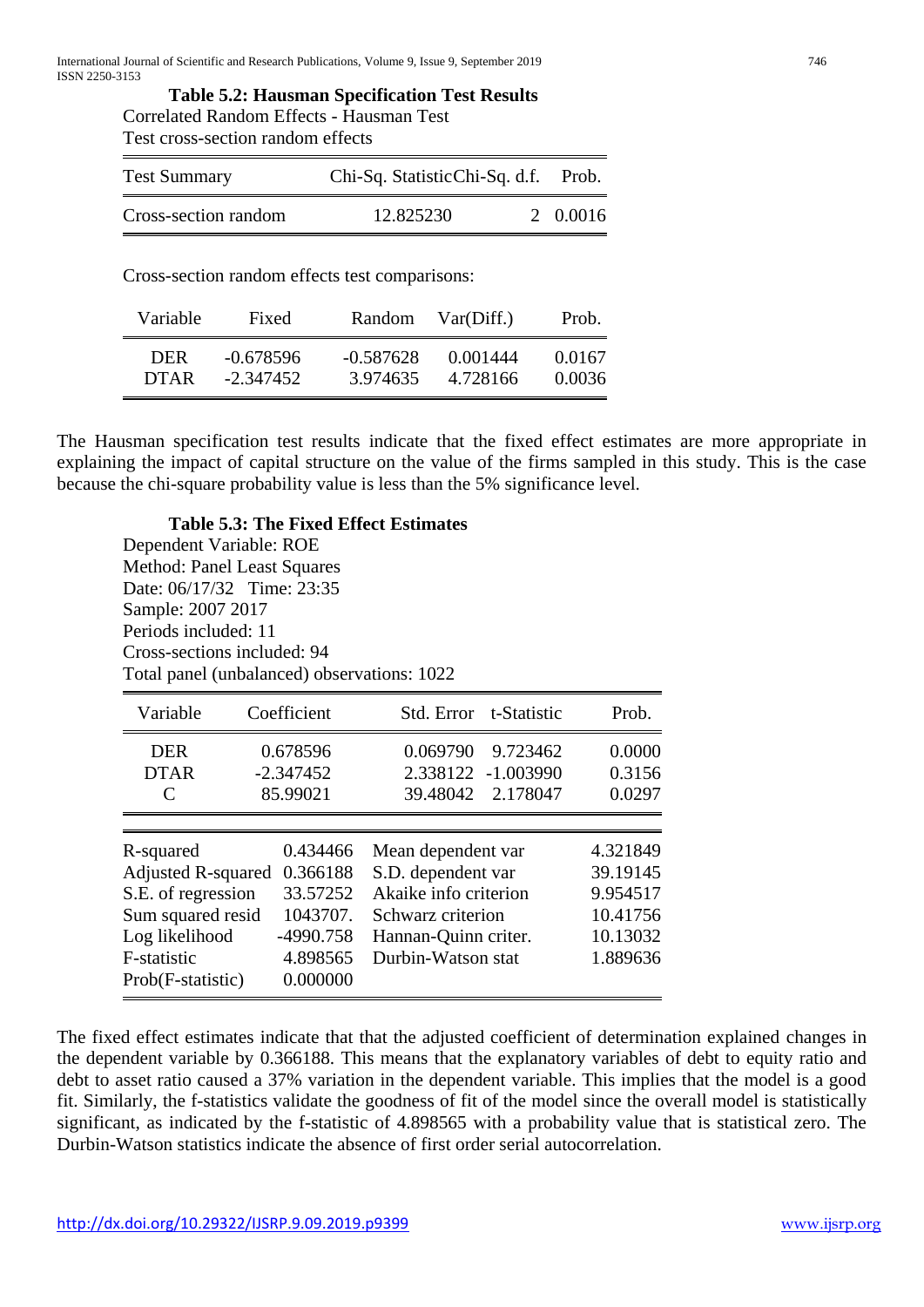In addition, the results also indicate that the debt to equity ratio (DER) has an estimated coefficient of 0.678596, t-statistics of 9.723462 and p-value of 0.0000. This connotes that there is a statistically significant impact and relationship between the ratio of debt to equity and the explained variable, returns on equity. This implies that a unit change in debt to equity ratio would cause a 0.678596% significant change in returns on equity of corporations in Nigeria. Similarly, Chechet and Olayiwola (2014) found this variable to have a significant impact on the value of a corporation. The studies by Cyril (2016) and Alalade et al., (2015) this relationship to be insignificant. The empirical findings on this variable follows closely with the traditional approach to capital structure which posit that the ownership structure of a firm is relevant in determining the value of a firm.

The estimates of the second expalantory variable indicate debt to asset ratio (DTAR) having a coefficient of -2.347452, t-statistics of -1.003990 and a p-value of 0.3156. This connote that debt to asset ratio has a statistically insignificant negative impact and relationship with the returns on equity of corporations in Nigeria. This is the case because the p-value is greater than the 5% tolerable level of significance. The implication of this result is that debt to asset ratio does not determine the value of corporations in Nigeria. Richard (2016) found that this this variable has a positive significant relationship with the value of a firm.

## **6. Conclusion**

The paper examined the ownership structure on the value of firms in Nigeria. More precisely, the objective of the study is to ascertain whether debt to equity ratio and debt to asset ratio has a significant impact and relationship with returns on equity of corporations in Nigeria. To achieve this, the study collated data from ninety-four corporations, spanning 2007 to 2017. Descriptive statistics and panel regression (following the fixed effect model) techniques were used to analyse and estimate the dataset for the study. The results reveal that debt to equity ratio has a significant positive relationship with returns on equity. This implies that debt to equity ratio is a significant positive determinant to the value of corporations in Nigeria. It also emerged that debt to asset ratio has a significant negative relationship with returns on equity. This means that debt to asset ratio is an insignificant negative determinant of the financial performance of corporations in Nigeria. The study recommends the optimization of the ownership structure of corporations so as to maximize the value of the firm and minimize the overall cost of capital.

## **References**

- Abubakar, Y., & Olowe, G. J. (2019). Capital structure and financial performance of selected quoted firms in Nigeria. *International Journal of Research and Scientific Innovation (IJRSI) February 2019 | ISSN 2321–2705, VI*(II).
- Adesina, J. B., Nwidobie, B. M., & Adesina, O. O. (2015). Capital structure and financial performance in Nigeria. *International Journal of Business and Social Research, 5*(2), 21-31.

Almustapha, M. S. (2014). *Capital structure and firm performance during and after the global financial crisis among Malaysian listed companies.* M.sc Thesis, University Utara Malaysia.

- Antwi, S., Mills, E. F., & Zhao, X. (2012). Capital structure and firm value: Empirical evidence from Ghana. *International Journal of Business and Social Science, 3*(22), 103-111.
- Aziz, S., & Abbas, U. (2019). Effect of debt financing on firm performance: A study on non-financial sector of Pakistan. *Open Journal of Economics and Commerce, 2*(1), 8-15.
- Chechet, I. L., & Olayiwola, A. B. (2014). Capital structure and profitability of Nigerian quoted firms: The agency cost. *American International Journal of Social Science, 3*(1), 139-158.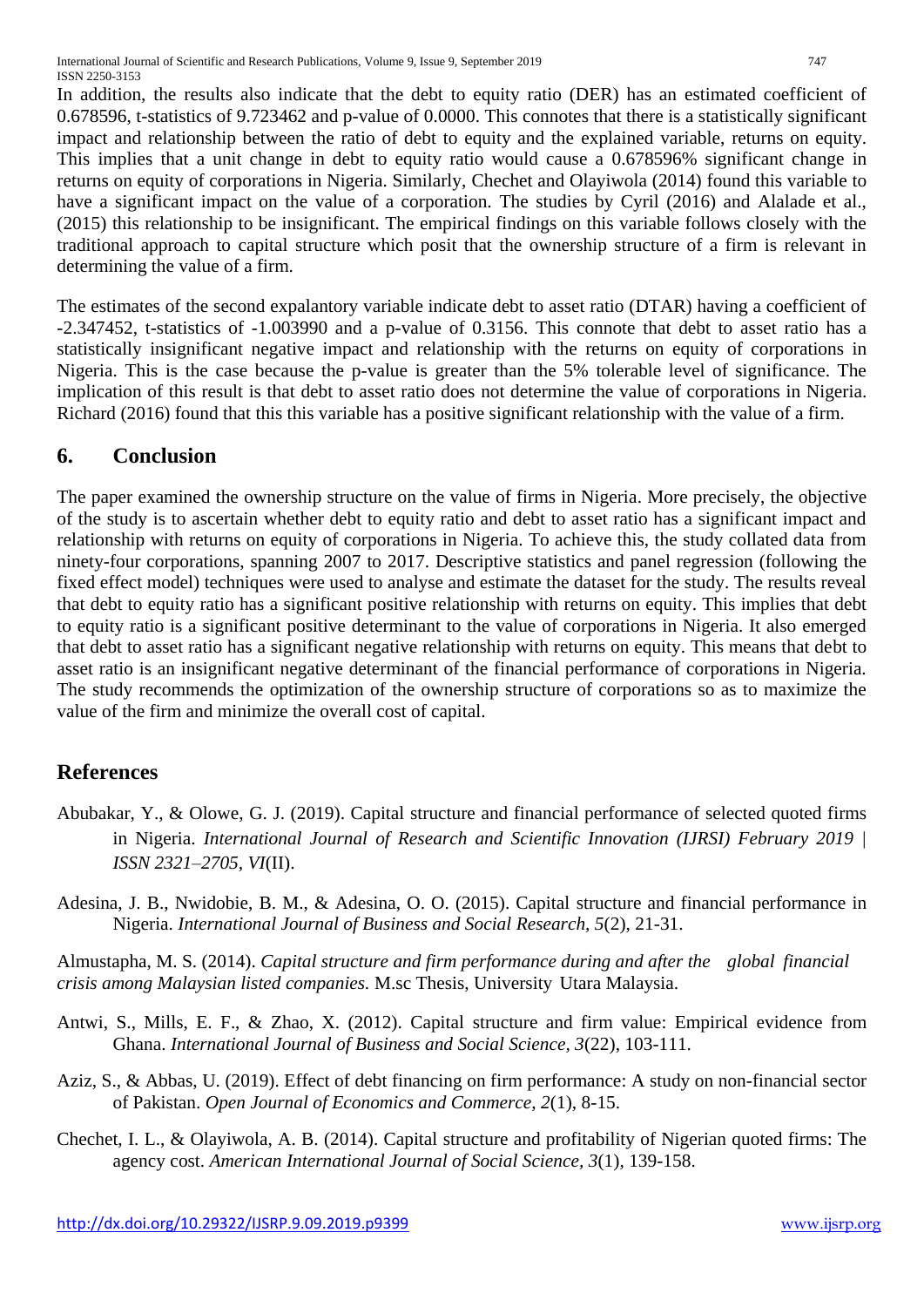- Chechet, I. L., Garba, S. L., & Odudu, A. S. (2013). Determinants of capital structure in the Nigerian chemical and paints sector. *International Journal of Humanities and Social Science, 3*(15), 247-263.
- Dada, A. O., & Ghazali, Z. B. (2016). The impact of capital structure on firm performance: Empirical evidence from Nigeria. *IOSR Journal of Economics and Finance, 7*(4), 23-30.
- Dahiru, I. (2016). *Capital structure and financial performance of listed manufacturing firms in Nigeria*. Ahmadu Bello University Zaria, Accounting and Finance. Zaria: Ahmadu Bello University Zaria.
- Ekwueme, C. M., & Atu, O. G. (2018). Capital structure and firms financial performance in Nigeria quoted insurance companies. *Account and Financial Management Journal, 3*(5), 1530-1542.
- Gugong, B. K., Arugu, L. O., & Dandago, K. I. (2014). The impact of ownership structure on the financial performance of listed insurance firms in Nigeria. *International Journal of Academic Research in Accounting, Finance and Management Sciences, 4*(1), 409–416.
- Hossain, A., Khan, A. A., & Khalid, M. S. (2019). An empirical analysis of capital structure and firm's financial performance in a developing country. *Global Journal of Management and Business Research, 19*(3), 9-16.
- Iavorskyi, M. (2013). *The impact of capital structure on firm performance: Evidence from Ukraine.* Kyiv School of Economics, Financial Economics. Kyiv: Kyiv School of Economics.
- IbrahimKaraye, Y., Nasidi, M., Amos, B., & Ibrahim, G. (2015). The determinants of capital structure of firms listed in Nigerian food/beverages and tobacco industry. *IJISET - International Journal of Innovative Science, Engineering & Technology, 2*(10), 800-812.

Idode, P. E, Adeleke, T. M., Ogunlowore, A. J, & Ashogbon, O.S. (2014). Influence of capital structure on profitability: Evidence from listed Nigerian banks, 16 (11), 22-28.

Lawal, A. I. (2014). Capital structure and the value of the firm: evidence from the Nigeria banking industry. *Journal of Accounting and Management, 4*(1), 31-41.

Maina, L. & Ishmail, M. (2014). Capital structure and financial performance in Kenya: Evidence from firms listed at the Nairobi securities exchange. *International Journal of Social Sciences and Entrepreneurship*. 1(11), 1-14.

- Mehmood, R., Hunjra, A. I., & Chani, M. I. (2019). The impact of corporate diversification and financial structure on firm performance: Evidence from South Asian countries. *Journal of Risk and Financial Management, 12*(49), 2-17.
- Miller, M. H. (1977). Debt and taxes. *Journal of Finance, 32,* 261–275.
- Modigliani, F. & Miller, M. H (1958). The cost of capital, corporate finance and theory of investment. *America Economic Review*, *48*, 261 -97.

Modigliani, F., & M. H. Miller. (1963). Corporate income taxes and the cost of capital: A correction. *American Economic Review, 53*, 433–443.

Muritala, T. A. (2012). An empirical analysis of capital structure on firms' performance in Nigeria. *International Journal of Advances in Management and Economics, 1*(5), 116-124.